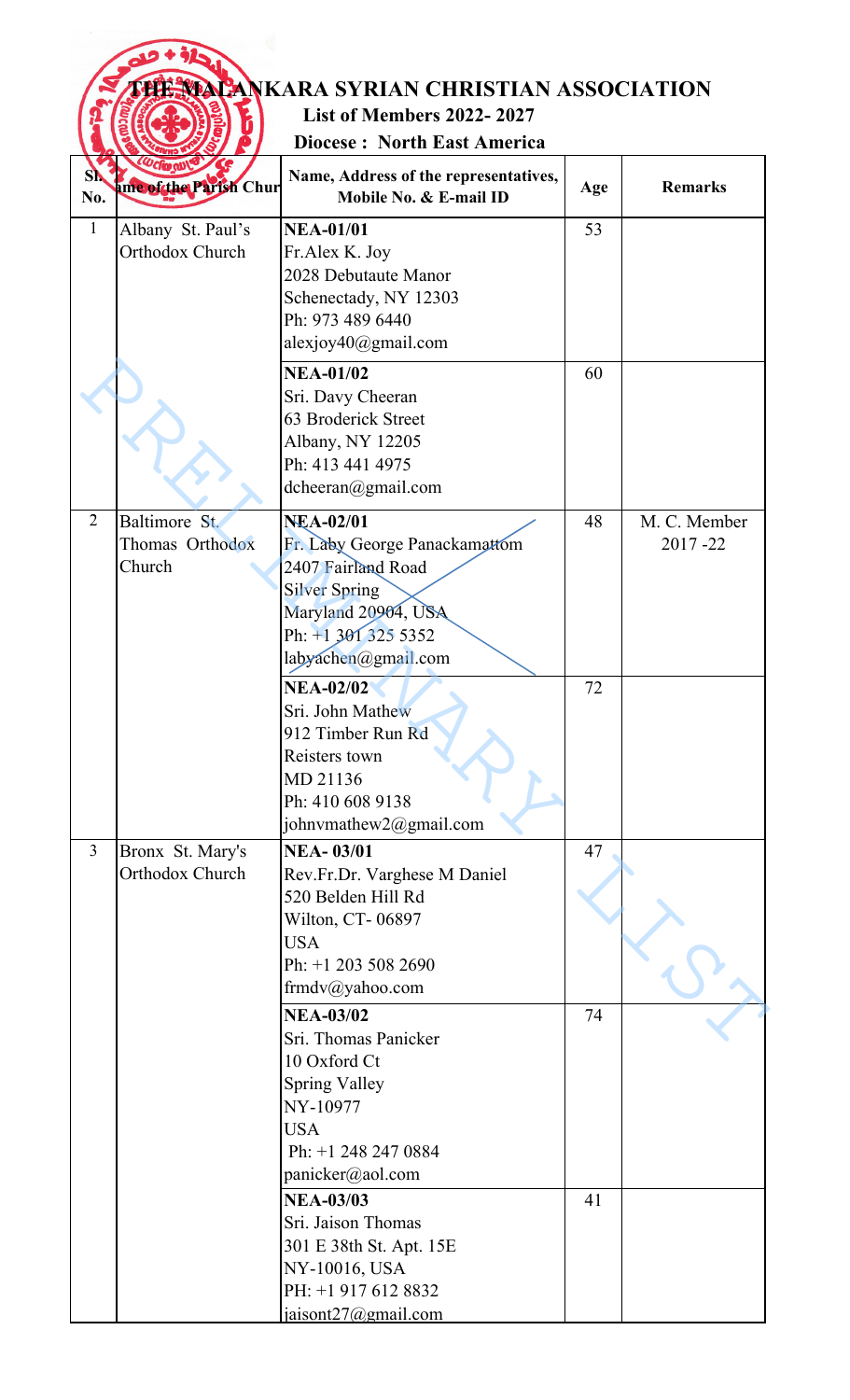|                | Bronx Eudlow<br>Street Yonkers<br><b>Recreative</b><br>Orthodox Shurch |                                       |    |  |
|----------------|------------------------------------------------------------------------|---------------------------------------|----|--|
| 5              | Boston Maynard St.                                                     | <b>NEA-05/01</b>                      | 47 |  |
|                | Mary's Orthodox                                                        | Rev.Fr. Roy P. George                 |    |  |
|                | Church                                                                 | 404 Great Elm Way<br>Acton, MA 01718  |    |  |
|                |                                                                        | <b>USA</b>                            |    |  |
|                |                                                                        | Ph: 508 241 7331                      |    |  |
|                |                                                                        | fr.royperumala@yahoo.com              |    |  |
|                |                                                                        | <b>NEA-05/02</b>                      | 52 |  |
|                |                                                                        | Sri. Benjamin Samuel                  |    |  |
|                |                                                                        | 75 Juniper Drive                      |    |  |
|                |                                                                        | Saugus MA 01906                       |    |  |
|                |                                                                        | <b>USA</b><br>Ph: 617 792 5714        |    |  |
|                |                                                                        | boso2149@gmail.com                    |    |  |
| 6              | Bellerose St. John's                                                   | <b>NEA-06/01</b>                      | 45 |  |
|                | Orthodox Church                                                        | Rev.Fr. Dileep Cherian                |    |  |
|                |                                                                        | 8046 260th Street                     |    |  |
|                |                                                                        | <b>Glen Oaks</b>                      |    |  |
|                |                                                                        | NY 11004                              |    |  |
|                |                                                                        | Ph: 347 831 2880                      |    |  |
|                |                                                                        | fr.georgecherian@yahoo.com            |    |  |
|                |                                                                        | <b>NEA-06/02</b>                      | 69 |  |
|                |                                                                        | Sri.John Jacob<br>84 45 258th Street  |    |  |
|                |                                                                        | Floral Park, NY 11001                 |    |  |
|                |                                                                        | Ph: 516 965 7908                      |    |  |
|                |                                                                        | jubjenjef@aol.com                     |    |  |
| $\overline{7}$ | Brooklyn St.                                                           | <b>NEA-07/01</b>                      | 71 |  |
|                | <b>Baselious Orthodox</b>                                              | Rev.Fr. George Mathew                 |    |  |
|                | Church                                                                 | 65 Rensselaer Drive                   |    |  |
|                | (Ridgewood)                                                            | Commack, NY-11725<br>Ph: 631 889 5795 |    |  |
|                |                                                                        | gmathew56@yahoo.com                   |    |  |
|                |                                                                        | <b>NEA-07/02</b>                      | 57 |  |
|                |                                                                        | Sri. Shaji Joseph                     |    |  |
|                |                                                                        | 1879 Willoughby Ave                   |    |  |
|                |                                                                        | Brooklyn, NY 11385                    |    |  |
|                |                                                                        | Ph: 917 685 5931                      |    |  |
|                |                                                                        | joseph.shaji0812@gmail.com            |    |  |
| 8              | Clifton St. Gregorios                                                  | <b>NEA-08/01</b>                      | 65 |  |
|                | Orthodox Church                                                        | Very.Rev. Yeshudasan Pappan Cor       |    |  |
|                |                                                                        | Episcopa<br>44 Moore Road             |    |  |
|                |                                                                        | Malboro, N.J 07746, USA               |    |  |
|                |                                                                        | (718) 4191832, 718 219 8626           |    |  |
|                |                                                                        | revpappan@gmail.com                   |    |  |
|                |                                                                        |                                       |    |  |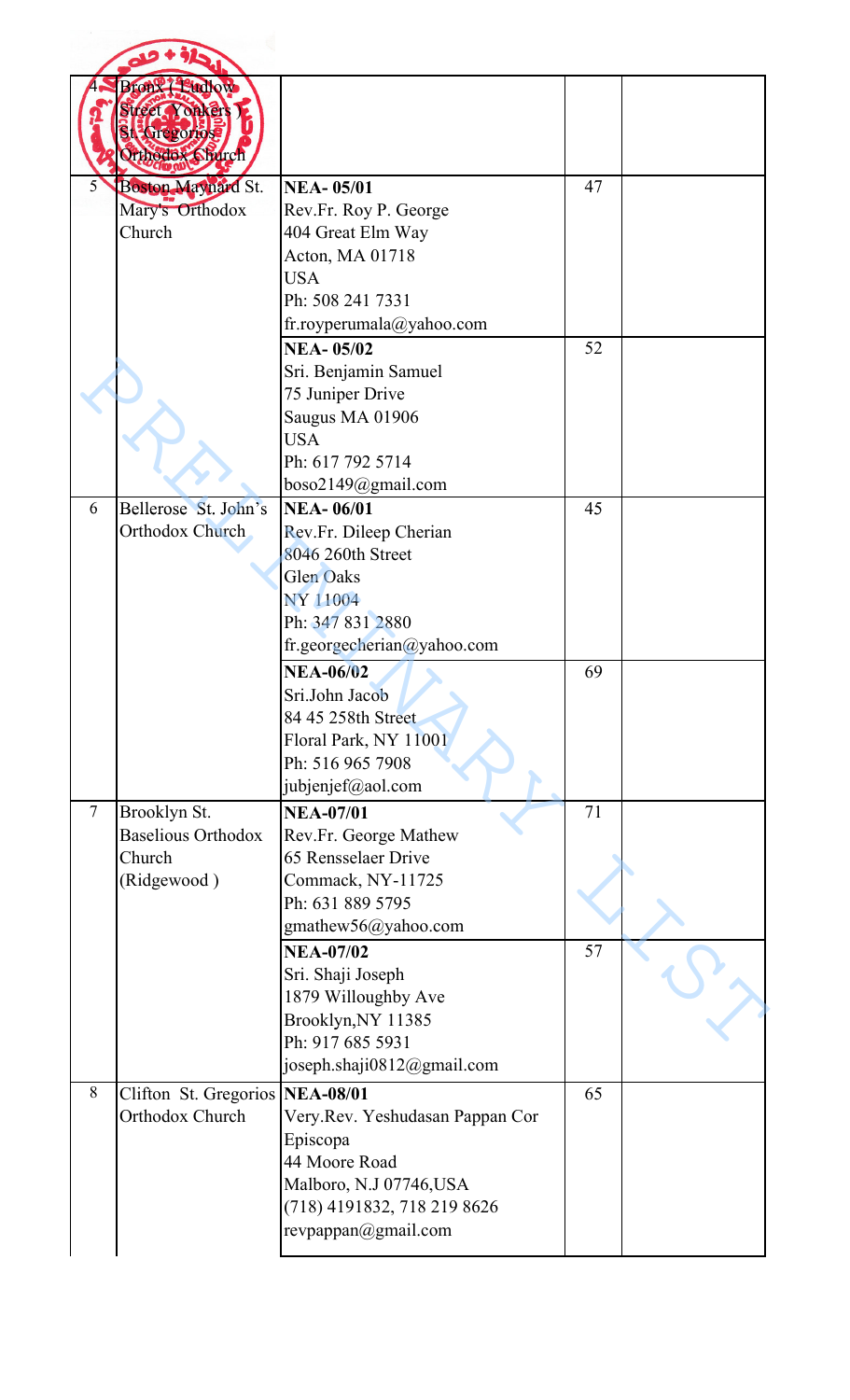|    |                                              | <b>NEA-08/02</b><br>Sri. Varghese P.Mathai<br>718 Colonial Blvd<br><b>Washington Township</b><br>New Jersey 07676<br><b>USA</b><br>Ph: 516 527 1423<br>padippura718@gmail.com | 57 |  |
|----|----------------------------------------------|-------------------------------------------------------------------------------------------------------------------------------------------------------------------------------|----|--|
| 9  |                                              |                                                                                                                                                                               |    |  |
| 10 | Damascus St.<br>Thomas Orthodox<br>Church    | <b>NEA-10/01</b><br>Rev. Fr. K.J. Varghese<br>19232 Golden Meadow Drive,<br>Germantown, MD 20876.<br>Ph: 2408010321<br>frkjvarghese@gmail.com                                 | 57 |  |
|    |                                              | <b>NEA-10/02</b><br>Sri. Varghese Skariah<br>2524 Cherry Tras Rd.<br>Hanover, MD 21076<br>varghese.skariah@gmail.com                                                          |    |  |
| 11 | Mount Olive, New<br>Jersey St. Thomas        | <b>NEA-11/01</b><br>Rev.Fr. Shibu Daniel<br>14 Broward Dr.<br>New City, NY 10956, USA<br>Ph: 845 641 9132<br>frshibudaniel@gmail.com                                          | 43 |  |
|    |                                              | <b>NEA-11/02</b><br>Sri. Shaji Varghese<br>18 Trojan Ave<br>Parisppany, New Jersey 07054<br><b>USA</b><br>Ph: +1 862 812 4371<br>shajinj1@gmail.com                           | 60 |  |
| 12 | Delaware Valley<br>John's Orthodox<br>Church | St. NEA-12/01<br>Rev.Fr. Siby Varghese<br>Karottumuriyil<br>8560 Benton Ave<br>Philadelphia, PA 19152, USA                                                                    | 46 |  |
|    |                                              | <b>NEA-12/02</b><br>Sri. George Mathew<br>744 White tail Circle<br>King of Prussia<br>PA 19406<br>Ph: 845 667 4683<br>contactgeorgy@yahoo.com                                 | 41 |  |
| 13 | Dumont St. George<br>Orthodox Church         |                                                                                                                                                                               |    |  |
| 14 | Duchess St.<br>Gregorios Orthodox<br>Church  |                                                                                                                                                                               |    |  |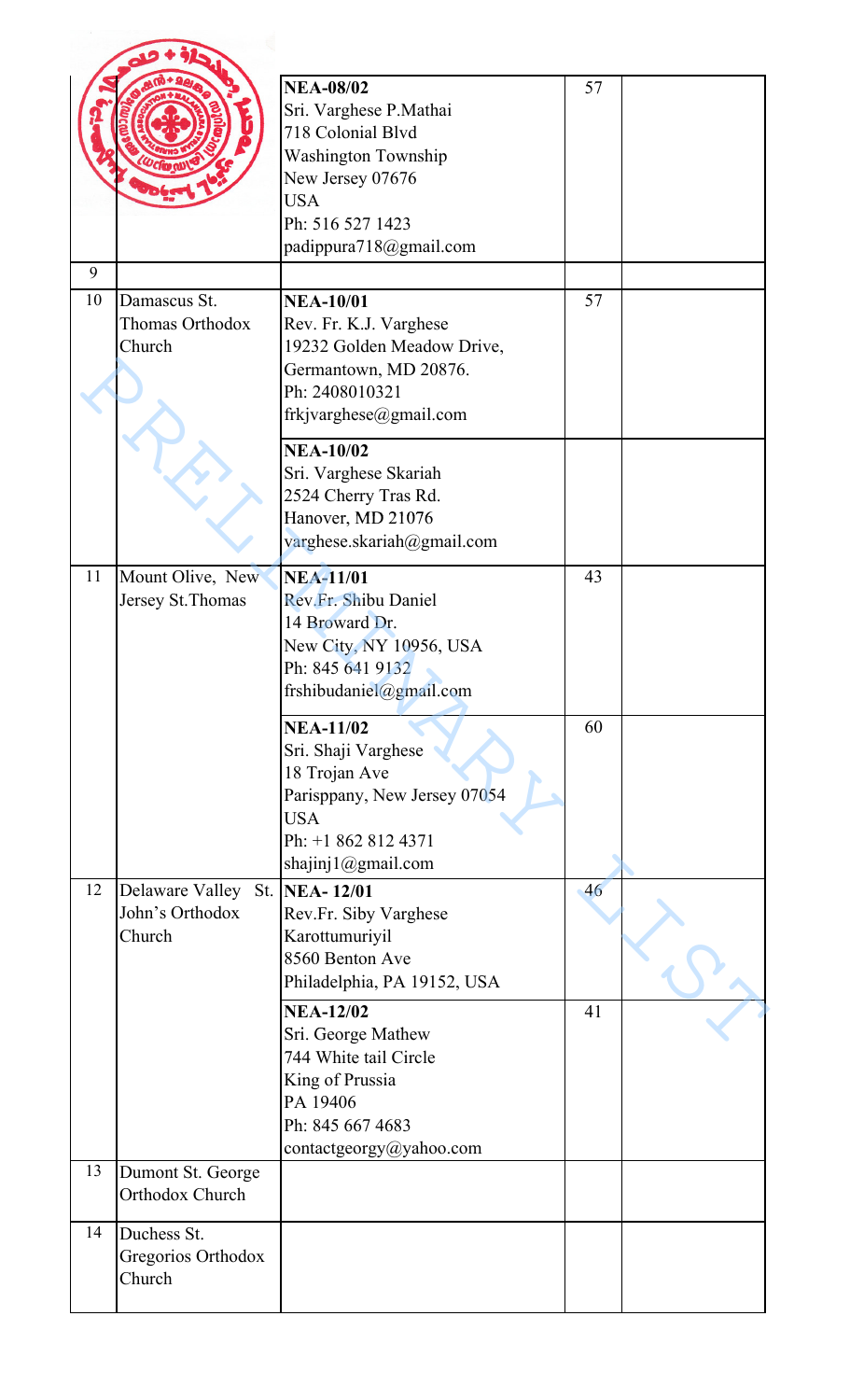|    | Imont StoBaselious<br><b>Orthodox Charch</b>    | <b>NEA-15/01</b><br>Very.Rev. Fr.Dr. Varughese<br>Plamthottam Cor-Episcopa<br>31 Longspur Rd, Yonkers<br>NY-10701<br>Ph: 914 473 2790<br>frpgy@yahoo.com | 77 |  |
|----|-------------------------------------------------|----------------------------------------------------------------------------------------------------------------------------------------------------------|----|--|
|    |                                                 | <b>NEA-15/02</b><br>Sri. Sibu Jacob<br>320 Kalb Ave<br>Franklin Square, NY 11010<br>Ph: 646 852 2302<br>tksibu@gmail.com                                 | 47 |  |
| 16 | Fairless Hills St.<br>George Orthodox<br>Church | <b>NEA-16/01</b><br>Rev.Fr.Abu Peter<br>3032 Sheppard Rd<br>Bensalem PA 19020, USA<br>Ph: 001 914 806 4595<br>frabuvarghesepeter@gmail.com               | 40 |  |
|    |                                                 | <b>NEA-16/02</b><br>Sri. Mon K.Sam<br>745, Kildeer Lane<br><b>Huntingdon Valley</b><br>PA 19006, USA<br>Ph: 001 215 806 7726                             | 63 |  |
|    |                                                 | <b>NEA-16/03</b><br>Sri. Rony Varughese<br>2964 Columbia Dr.<br>Bensalem, PA 19020, USA<br>Ph: 001 267 213 5544<br>ronyvkm@gmai.com                      | 47 |  |
| 17 | Floral Park St.<br>Gregorios Orthodox<br>Church | <b>NEA-17/01</b><br>Rev.Fr. Gregory Varghese<br>81 Brevoort Rd<br>Chappaqua, NJ 10514, USA<br>Ph: +1 914 413 9200<br>varghese.gregory@gmail.com          | 38 |  |
|    |                                                 | <b>NEA-17/02</b><br>Sri. Thomas Chacko<br>974 N 2nd St<br>New hyderpark<br>NY 11040<br>Ph: +1 516 770 1643                                               | 58 |  |
|    |                                                 | <b>NEA-17/03</b><br>Sri. Geevarghese K. Abraham<br>8437 258 Street, Floral Park<br>NY 110004<br>Ph: +1 917 488 2590<br>varghese.pothanicad@gmail.com     | 68 |  |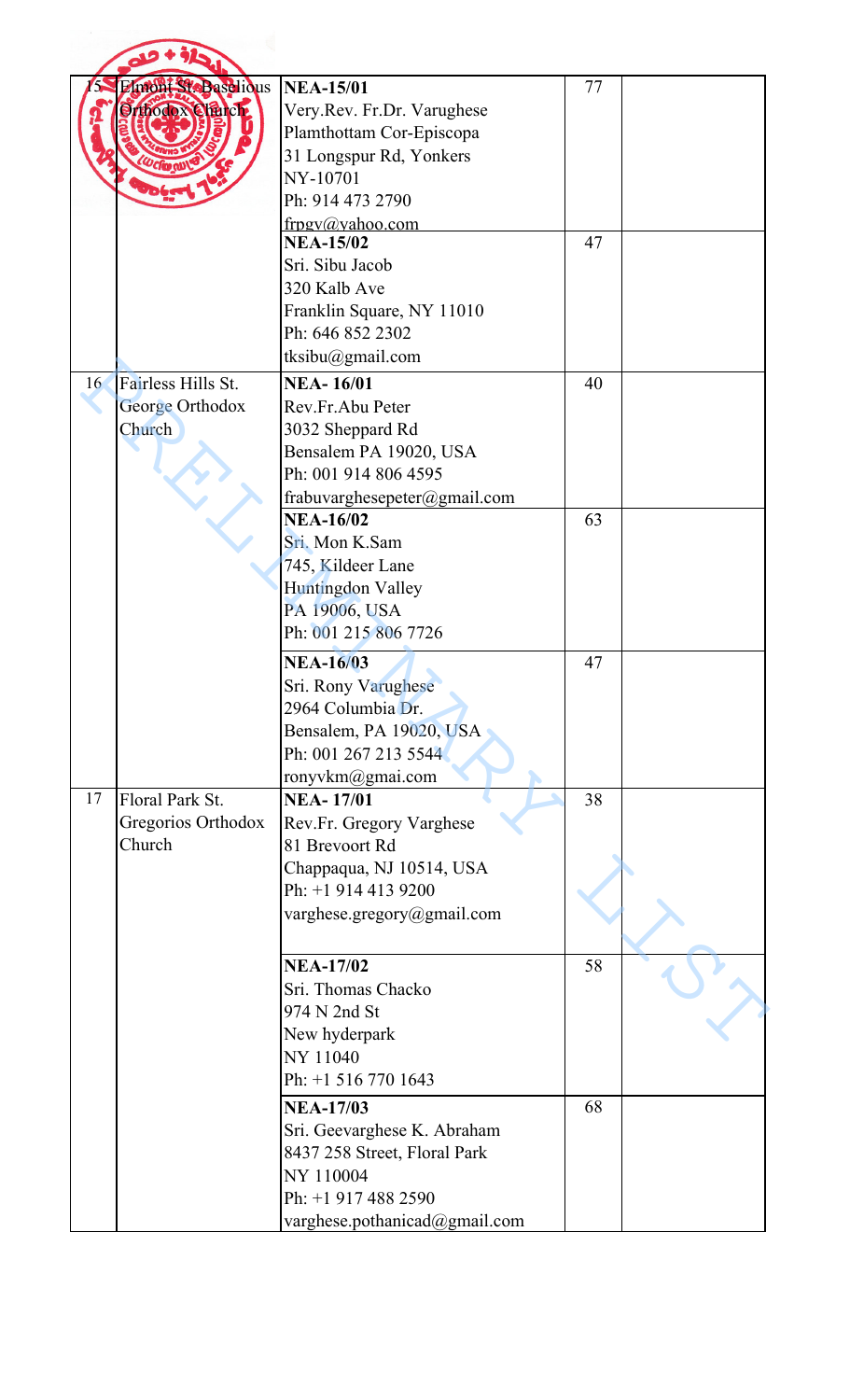|    | ranklin Square St<br><b>Basil Orthodex</b>       | <b>NEA-18/01</b><br>Rev.Fr.Thomas Paul<br>1334 N Street<br><b>Elmont, NY 11003</b><br>Ph: 1 516 761 6260                                                                                                                                           | 57       |  |
|----|--------------------------------------------------|----------------------------------------------------------------------------------------------------------------------------------------------------------------------------------------------------------------------------------------------------|----------|--|
|    |                                                  | frthomasjohnson@gmail.com<br><b>NEA-18/02</b><br>Sri. Koppara Binu Samuel<br>38- Tenafly Drive<br>New Hyde Park, NY 11040<br>Ph: 516 993 1355<br>kopparasamuel@yahoo.com<br><b>NEA-18/03</b>                                                       | 53<br>65 |  |
|    |                                                  | Sri. Babu Parackel Varghese<br>83 18 264th ST<br>Floral Park, NY 11004<br>Ph: +1 516 554 1607<br>bparackel@aol.com                                                                                                                                 |          |  |
| 19 | Hamilton St. Johns<br>Orthodox Church            | <b>NEA-19/01</b><br>Rev.Fr. Sam Thankachan<br>517-50 Trudelle Street<br>Toronto, Ontario, Canada<br><b>M1J1Z3</b><br>Ph: +1 647 515 7231<br>samkollamala42@gmail.com<br><b>NEA-19/02</b><br>Sri. Sinim Joseph<br>906-136 Bay Street South Hamilton | 37<br>41 |  |
|    |                                                  | Ontario, Canada, L8P 3H5<br>Ph: +1 905 921 0040<br>$s$ inimjsp $@g$ mail.com                                                                                                                                                                       |          |  |
| 20 | Hartford St. Thomas<br>Orthodox Church           | <b>NEA-20/01</b><br>Rev.Fr.Kuriakose Abraham (Alex)<br>1433 Willard Ave, Unit 11<br>Newington, CT 06111, USA<br>Ph: +1 732 742 2443<br>alexgabraham@gmail.com<br><b>NEA-20/02</b>                                                                  | 32<br>72 |  |
|    |                                                  | Sri. Issac P. Cherian<br>8 Tanglewood Drive<br>Norwich, CT 06360 USA<br>Ph: +1 860 917 7777<br>idcherian@yahoo.com                                                                                                                                 |          |  |
| 21 | Jackson Heights St.<br>Mary's Orthodox<br>Church | <b>NEA-21/01</b><br>Rev.Fr.John Thomas<br>Alummoottil<br>945 N 7th Street<br>New Hyde Park, NY 11040<br>Ph: 516 996 4887<br>johnthomasachen@gmail.com                                                                                              | 73       |  |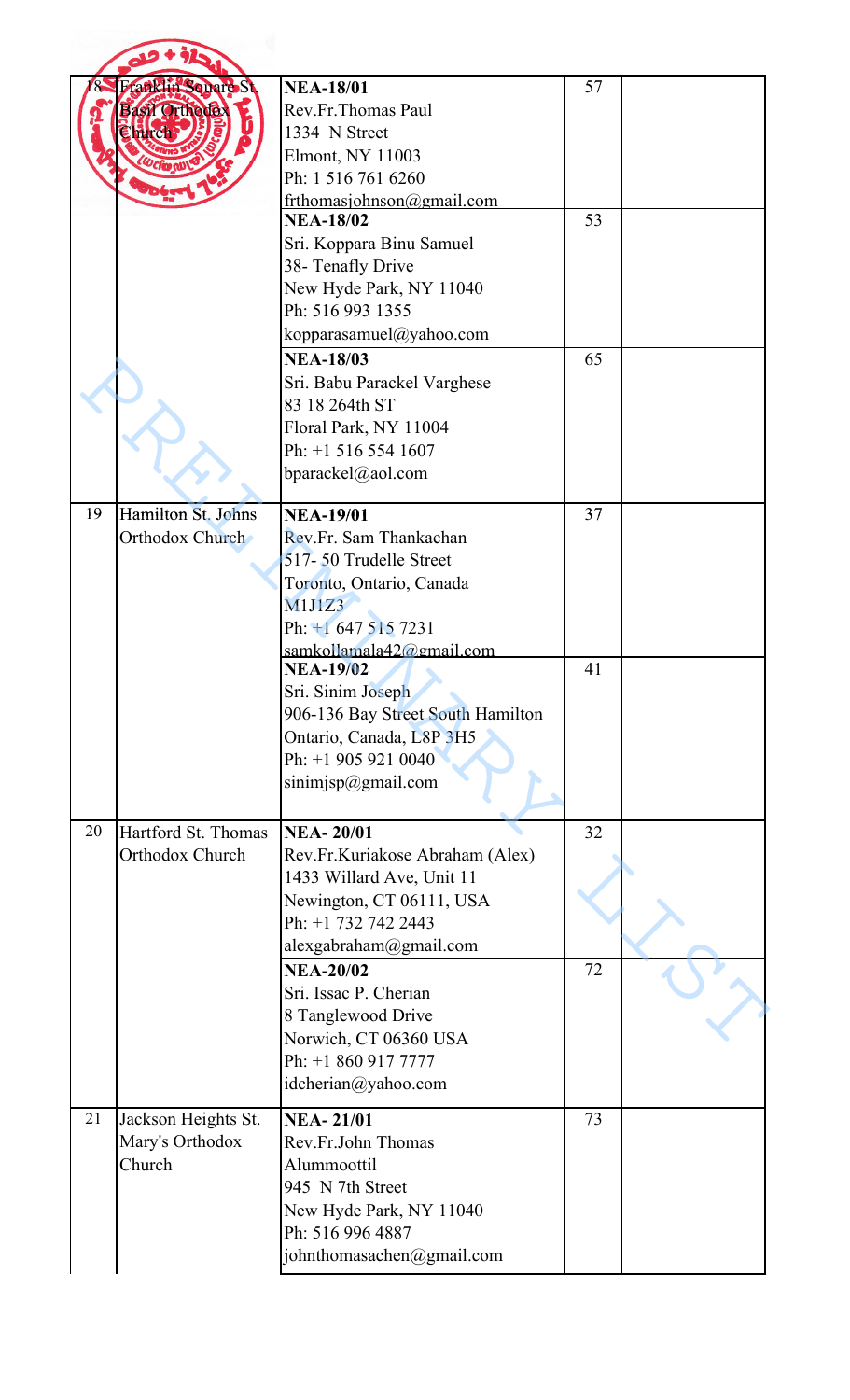|    |                                                  | <b>NEA-21/02</b><br>Sri. Geevarghese Jacob<br>814 Hill Side Blyd<br>New Hyde Park<br>NY 11040                                                         | 70 |  |
|----|--------------------------------------------------|-------------------------------------------------------------------------------------------------------------------------------------------------------|----|--|
|    |                                                  | <b>NEA-21/03</b><br>Sri. Monzy Mani<br>175 West wood Ave<br>Staten Island, NY 10314<br>monzymani@gmail.com                                            | 53 |  |
| 22 | Long Island St.<br>Thomas Orthodox<br>Church     | <b>NEA-22/01</b><br>Rev.Fr. Abey George<br>2158 Route 106<br>Muttontown, NY 11791<br>Ph: 646 207 4995<br>vicar@stthomasli.org                         | 37 |  |
|    |                                                  | <b>NEA-22/02</b><br>Sri.Chacko Koyikalathu<br>516 Ingram Lane<br>New Hyde Park, NY 11040<br>Ph: 516 712 7258<br>kychacko@aol.com                      | 70 |  |
|    |                                                  | <b>NEA-22/03</b><br>Sri. Philipose Samuel<br>42 3rd Street<br><b>Garden City Park</b><br>NY, 11040<br>Ph: 516 312 2902<br>nhilinosesamuel96@gmail.com | 61 |  |
| 23 | Linden St. Mary's<br>Orthodox Church             | <b>NEA-23/01</b><br>Rev.Fr. Sunny V. Joseph<br>61 Covington Circle<br>Staten Island, NY 10312<br>Ph: 718 608 5583<br>frsunny $1$ @aol.com             | 54 |  |
|    |                                                  | <b>NEA-23/02</b><br>Sri. Jacob Peter<br>725 Colonial Ave<br>Union, NJ 07083, USA<br>Ph: +1 908 625 5504                                               | 64 |  |
| 24 | Long Island St.<br>Stephens - Orthodox<br>Church | <b>NEA-24/01</b><br>Rev.Fr.Dr. C.K Rajan<br>181 Brielle Ave<br>Staten Island, NY 10314<br>ckrjn@yahoo.com                                             | 70 |  |
|    |                                                  | <b>NEA-24/02</b><br>Sri.Thomas Mathew<br>8265 266 ST<br>Genoaks, NY 11004<br>manalil6@hotmail.com                                                     | 75 |  |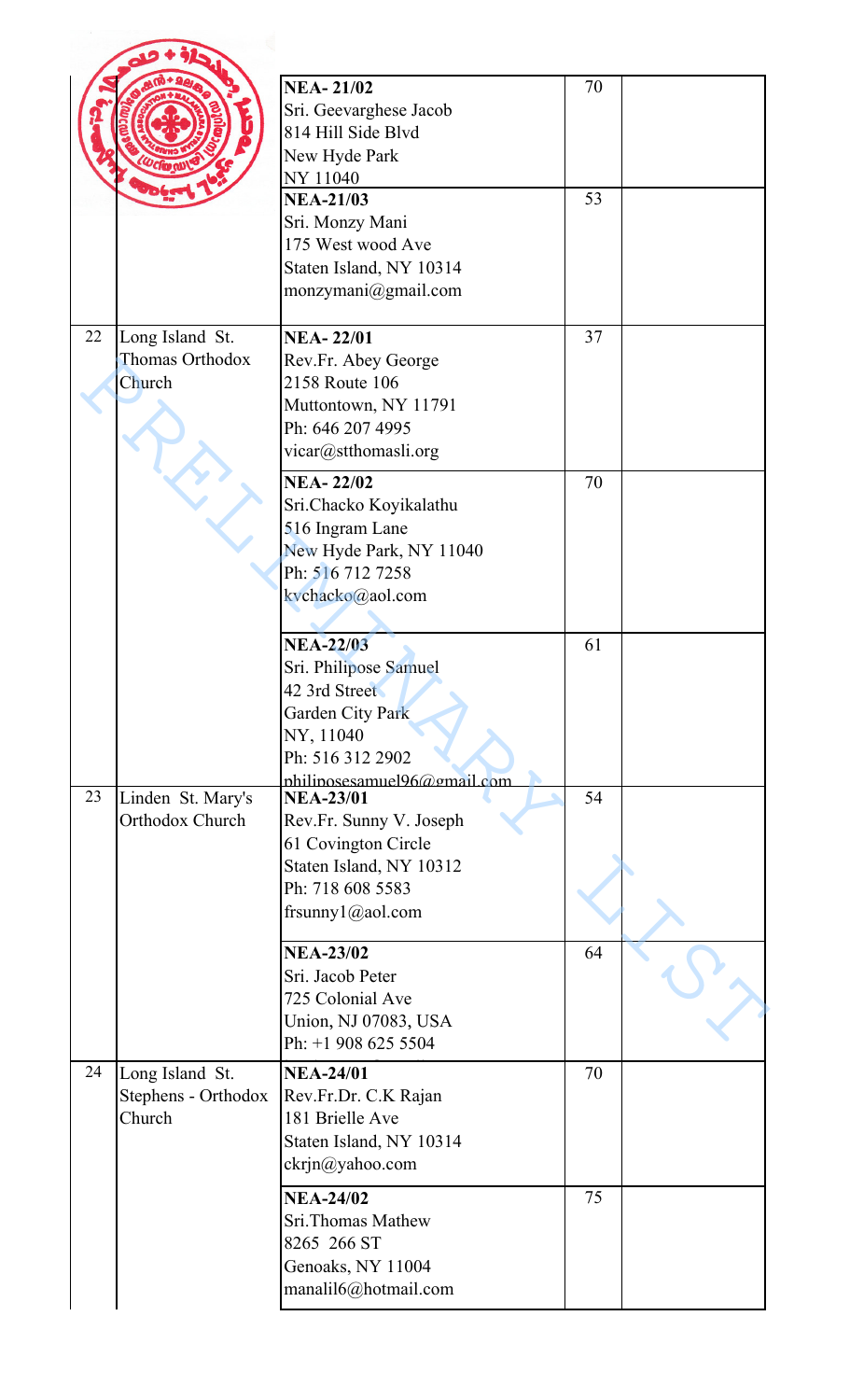|    |                                                                       | <b>NEA-24/03</b><br>Sri. Philip V. Mathias<br>54 Stafford Rd<br>Plainview NY 11803<br>pmathai@yahoo.com                                           | 64 |  |
|----|-----------------------------------------------------------------------|---------------------------------------------------------------------------------------------------------------------------------------------------|----|--|
| 25 | Midland Park St.<br>Stephens Orthodox<br>Church                       | <b>NEA-25/01</b><br>Rev.Fr. Babu K.Mathew<br>288 Oradell Ave<br>Paramus New Jersey, USA<br>07652<br>Ph: 201 562 6112<br>frbkmathew@gmail.com      | 70 |  |
|    |                                                                       | <b>NEA-25/02</b><br>Adv. Roy P.Jacob<br>93 Stillman Ave<br>Bergenfield, NJ 07621<br>Ph: 201 757 1521<br>royjacobkodumon@yahoo.com                 | 63 |  |
|    |                                                                       | <b>NEA-25/03</b><br>Sri. Varghese P. Cherian<br><b>7 Sergent Court</b><br>Bergenfield, NJ 07621<br>Ph: 551 265 5553<br>varghesepcherian@gmail.com | 68 |  |
| 26 | Montreal St. Thomas<br>- Canada Orthodox<br>Church                    |                                                                                                                                                   |    |  |
| 27 | Northern Virginia<br>St. Mary's Indian<br>Orthodox Church             | <b>NEA-27/01</b><br>Rev.Fr. Saji Thomas Tharayil<br>43825 Jenkins Lane<br>Ashburn, VA 20147<br>(484) 862 1902<br>frsajitharayil@gmail.com         | 53 |  |
|    |                                                                       | <b>NEA-27/02</b><br>Sri. Jiji Alex<br>43274 Mission Hills Way<br>Leesburg, VA-20176                                                               | 58 |  |
| 28 |                                                                       |                                                                                                                                                   |    |  |
| 29 | Philadelphia St.<br>Mary's<br>Orthodox<br>Church (Orthodox<br>Street) | <b>NEA-29/01</b><br>Very.Rev. C.J Johnson Cor Episcopa<br>36 Purdue Dr<br>Richboro, PA 18954<br>Ph: +1 917 494 2154<br>baburev@verizon.net        | 67 |  |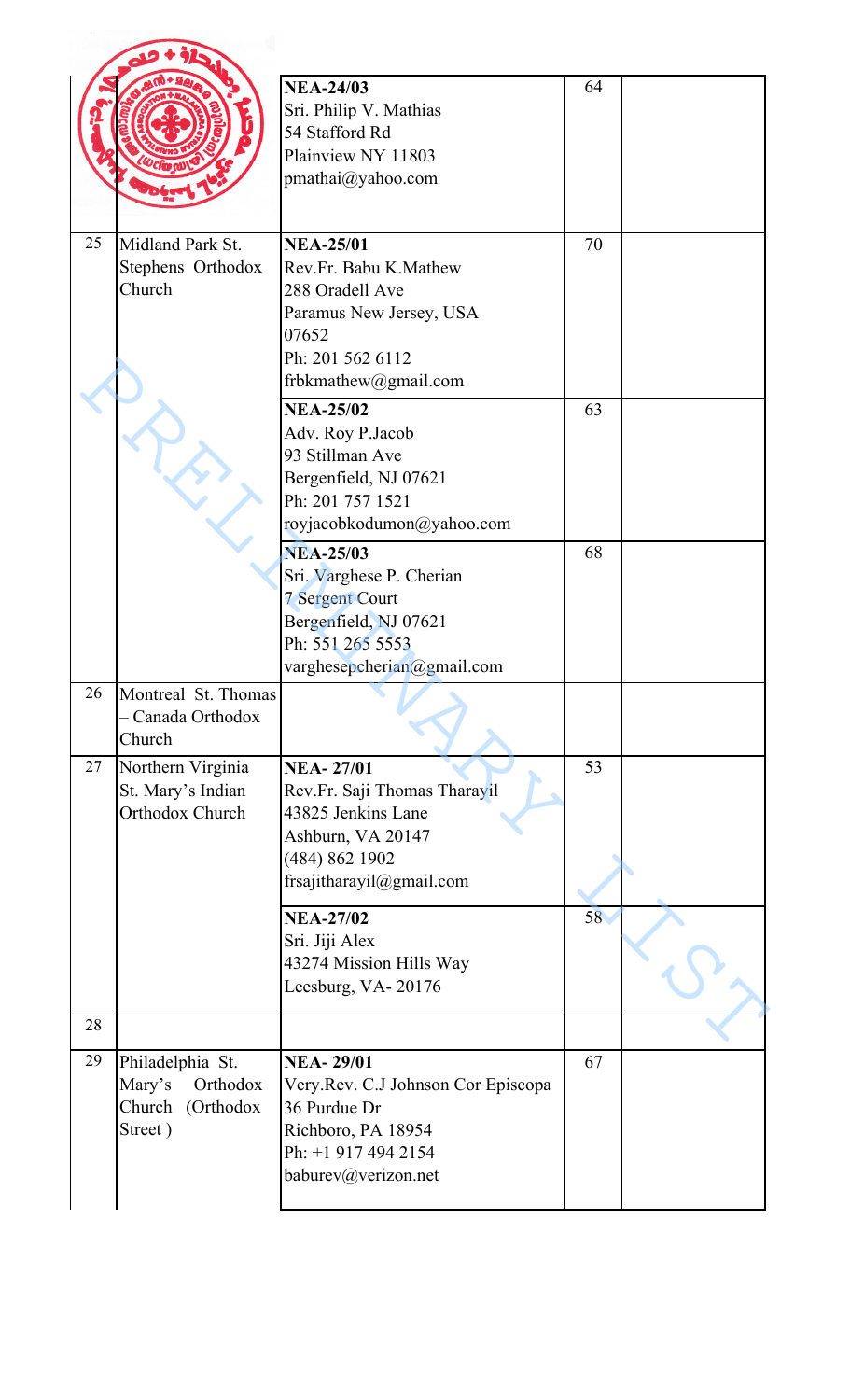|    |                                                                | <b>NEA-29/02</b><br>Sri. Ketty Thomas Kurungattu<br>1653 Deer Run Dr<br>Jamison, PA 18929<br>Ph: +1 267 423 5918<br>thomasketty@gmail.com | 35 |  |
|----|----------------------------------------------------------------|-------------------------------------------------------------------------------------------------------------------------------------------|----|--|
| 30 | Philadelphia St.<br>Mary's Orthodox<br>Church                  | <b>NEA-30/01</b><br>Rev.Fr.Shinoj Thomas<br>300 Kali Lane<br>Williams town, NJ 08094<br>Ph: 215 801 5899<br>frshinoj@gmail.com            | 42 |  |
|    |                                                                | <b>NEA-30/02</b><br>Sri. Thomas A. Chandy<br>8712 Avtymn Rd<br>Philadelphia, PA-19115<br>Ph: 267 760 2562                                 |    |  |
| 31 | Philadelphia St.<br>Thomas Indian<br>Orthodox Church           |                                                                                                                                           |    |  |
| 32 | Philadelphia St.<br>Thomas Malankara<br><b>Orthodox Church</b> |                                                                                                                                           |    |  |
| 33 | Queens St. Gregorios   NEA-33/01<br>Orthodox Church            | Rev.Fr. Thomas Paul<br>1334 N ST Elmont<br>NY 11003, USA<br>Ph: 516 761 6260<br>frthomasjohnson@gmail.com                                 | 57 |  |
|    |                                                                | <b>NEA-33/02</b><br>Sri. Joseph Pappan<br>16 Bergen Beach<br>Brooklyn, NY 11234<br>Ph: 917 853 7281<br>josephpappan@gmail.com             | 47 |  |
|    |                                                                | <b>NEA-33/03</b><br>Sri. Jose Mathew<br>11 Paddock ST<br>Holbrook, NY 11741<br>Ph: 631 793 8677<br>vandemataram84@yahoo.com               | 65 |  |
| 34 | Rockland,<br>Orangeburg St.<br>John's Orthodox<br>Church       | <b>NEA-34/01</b><br>Rev.Fr. Eby Paulose<br>1400 Rose Petal Way<br>Philadelphia, PA 19111<br>Ph: +1 267 916 0444<br>ebypaulose86@gmail.com | 35 |  |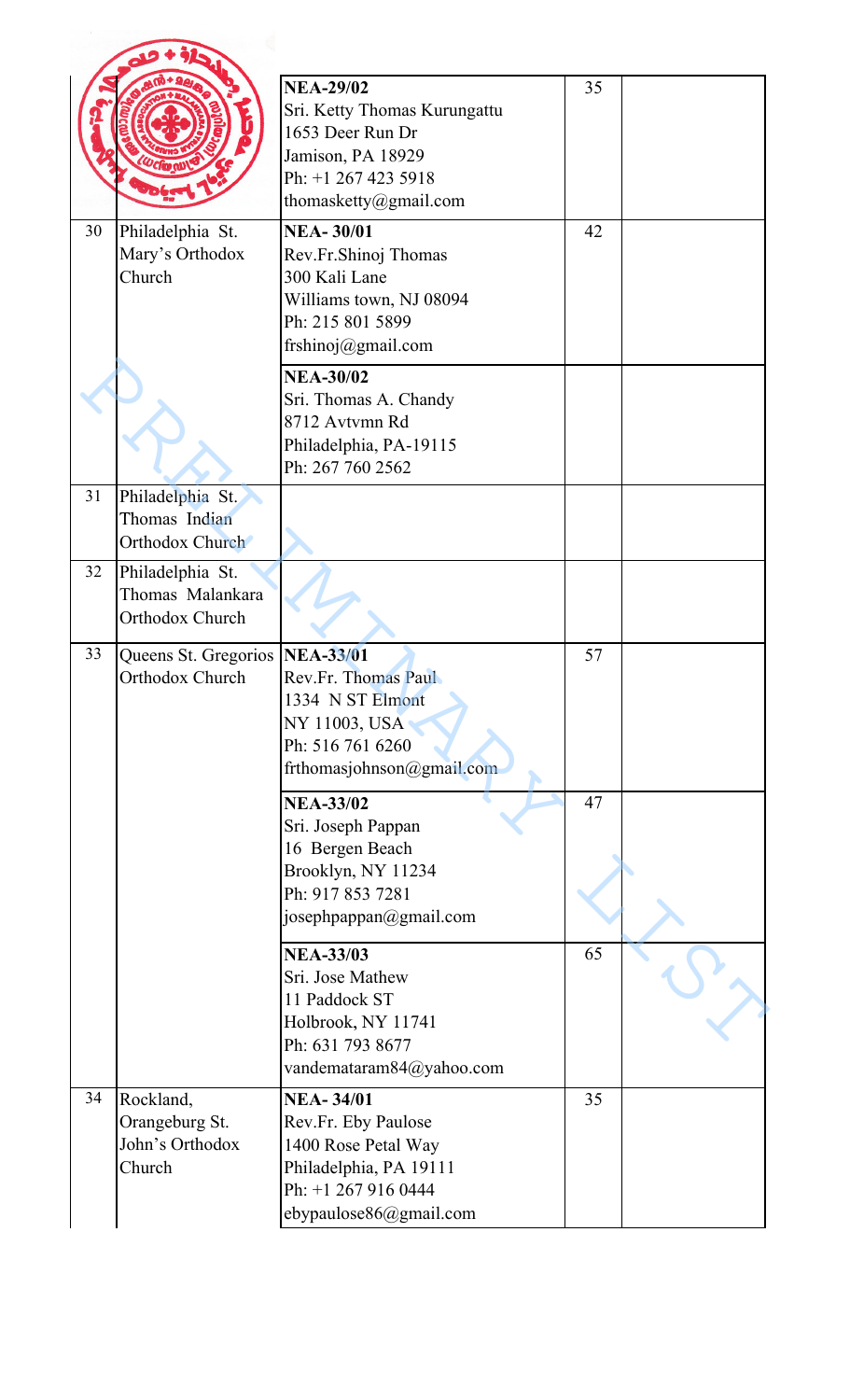|    |                                                    | <b>NEA-34/02</b><br>Sri. K.G Oommen<br>8 Sprain Brook Parkway Dr,<br>Elmsford, NY 10523<br>Ph: +1 914 623 3055<br>mariamma.george@yahoo.com                         | 60 |                             |
|----|----------------------------------------------------|---------------------------------------------------------------------------------------------------------------------------------------------------------------------|----|-----------------------------|
|    |                                                    | <b>NEA-34/03</b>                                                                                                                                                    | 61 |                             |
|    |                                                    | Sri. Ajith V. Joseph<br>64 Ramapo Ave<br>Suffern, NY 10901<br>Ph: +1 845 821 0627<br>vattasseril60@yahoo.com                                                        |    |                             |
| 35 | Raleigh St. Gregorios NEA-35/01                    |                                                                                                                                                                     | 44 |                             |
|    | <b>Orthodox Church</b><br>(North Carolina)         | Rev.Fr. Timothy Thomas (Tenny)<br>243 Bashford Rd<br>Raleigh NC 27606, USA<br>Ph: 001 718 306 2734<br>tenny.thomas@gmail.com                                        |    |                             |
|    |                                                    | <b>NEA-35/02</b><br>Sri. Mathew P. Idiculla<br>3700 Farmstone Dr<br>Raleigh NC 27603, USA<br>Ph: 001 919 271 4640<br>idicullam@hotmail.com                          | 72 |                             |
| 36 | Rochester St.<br>Thomas Orthodox<br>Church         | <b>NEA-36/01</b><br>Rev.Fr. Geevarghese Mathew<br>136 Kaywood Drive<br>Rochester, NY 14626<br>Ph: 914 987 1446<br>geevarghesemathew88@gmail.com                     | 34 |                             |
|    |                                                    | <b>NEA-36/02</b><br>Sri. Mathew Varghese<br>120 Buckley Place<br>Henrietta, NY 14467<br>Ph: 585 317 5572<br>mathew334@gmail.com                                     | 72 |                             |
| 37 | Washington D.C St.<br>Gregorios Orthodox<br>Church | <b>NEA-37/01</b><br>Fr. Laby George Panackamattom<br>2407 Fairland Road<br><b>Silver Spring</b><br>Maryland 20904, USA<br>Ph: +1 30/325 5352<br>labyachen@gmail.com | 48 | M. C. Member<br>$2017 - 22$ |
|    |                                                    | <b>NEA-37/02</b><br>Sri. Sabu Paul<br>4852 Autumn Glory way<br>Chewtilly, VA 20151<br>Ph: 571 606 3705                                                              | 47 |                             |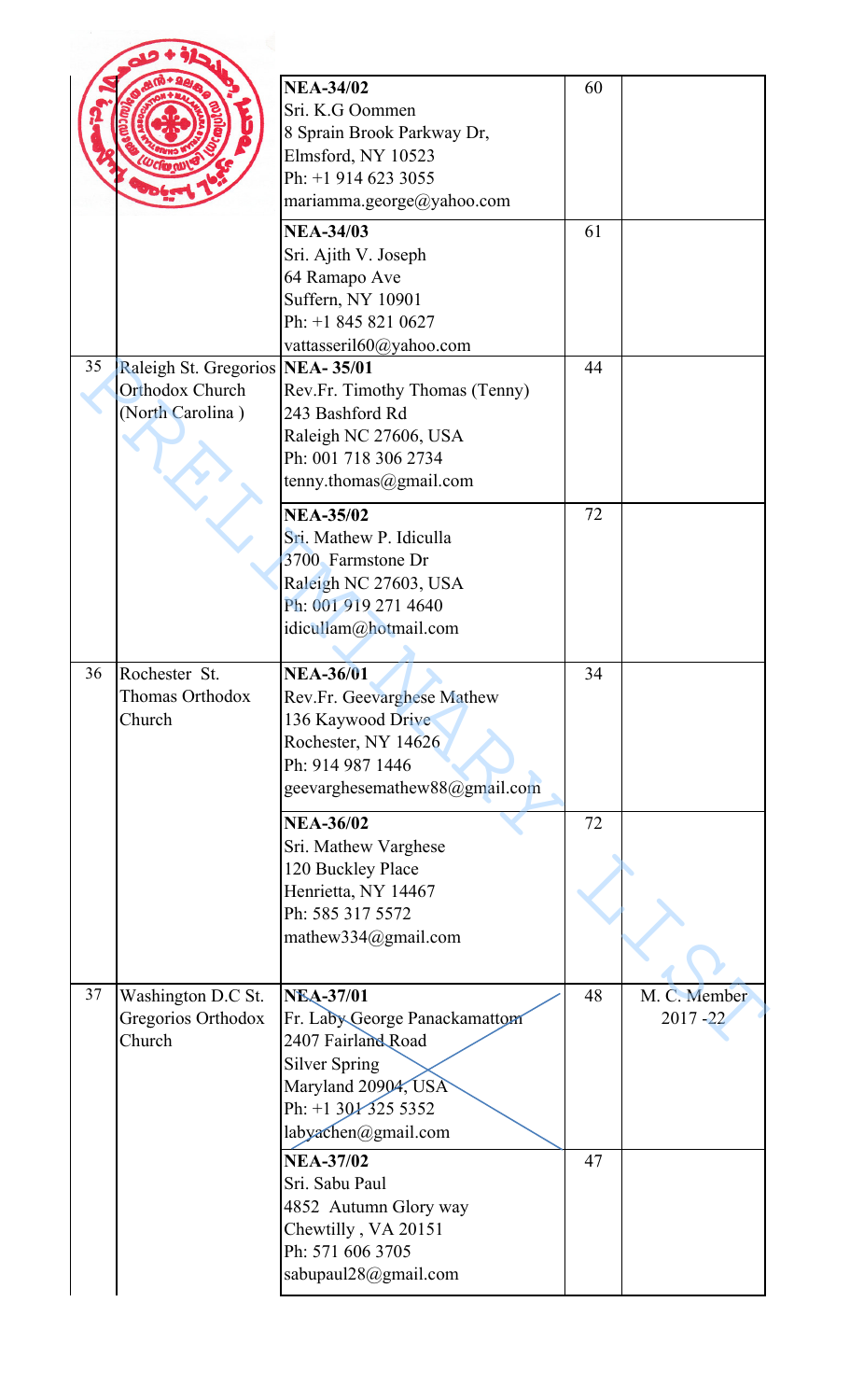|    |                                                   | <b>NEA-37/03</b><br>Sri. Rajan Paramapil<br>8716 Wethered Drive<br>Ellicott City, MD 21043<br>Ph: 202 999 9944<br>parambil1617@yahoo.com                | 76 |  |
|----|---------------------------------------------------|---------------------------------------------------------------------------------------------------------------------------------------------------------|----|--|
| 38 | Staten Island St.<br>George Orthodox<br>Church    | <b>NEA-38/01</b><br>Very.Rev. Paulose Adai Corepiscopa<br>8054 260th Street<br>Glen Oaks, NY 11004<br>(718) 648 8172, 917 757 6028<br>revadai@yahoo.com | 75 |  |
|    |                                                   | <b>NEA-38/02</b><br>Sri. Jacob Mathew<br>58 Madison Ave<br>Staten Island, NY-10314                                                                      | 59 |  |
|    |                                                   | <b>NEA-38/03</b><br>Sri. Korah K. Korah<br>238, Albourne Ave<br>S <sub>1</sub> , NY <sub>10309</sub>                                                    | 78 |  |
| 39 | Staten Island St.<br>Mary's Orthodox<br>Church    | <b>NEA-39/01</b><br>Rev.Fr. T.A Thomas<br>419 Shillweller Rd<br>Freehold, NJ<br>Ph: 732 761 3117                                                        | 74 |  |
|    |                                                   | <b>NEA-39/02</b><br>Sri. Sunil T. Sam<br>171 Mann Ave<br>Staten Island, NY 10314<br>Ph: 917 615 4628                                                    | 48 |  |
| 40 | Staten Island Mar<br>Gregorios Orthodox<br>Church | <b>NEA-40/01</b><br>Rev.Fr. Dr. Johnson C. John<br>1167 Harwood Rd<br>Bensalem, PA 19020<br>Ph: 215 941 9168<br>jcj2006@gmail.com                       | 45 |  |
|    |                                                   | <b>NEA-40/02</b><br>Sri. Kochummen Kochummen<br>256 Kell Ave<br>Staten Island, NY 10314                                                                 | 74 |  |
| 41 | Scarborough St.<br>Mary's Orthodox<br>Church      |                                                                                                                                                         |    |  |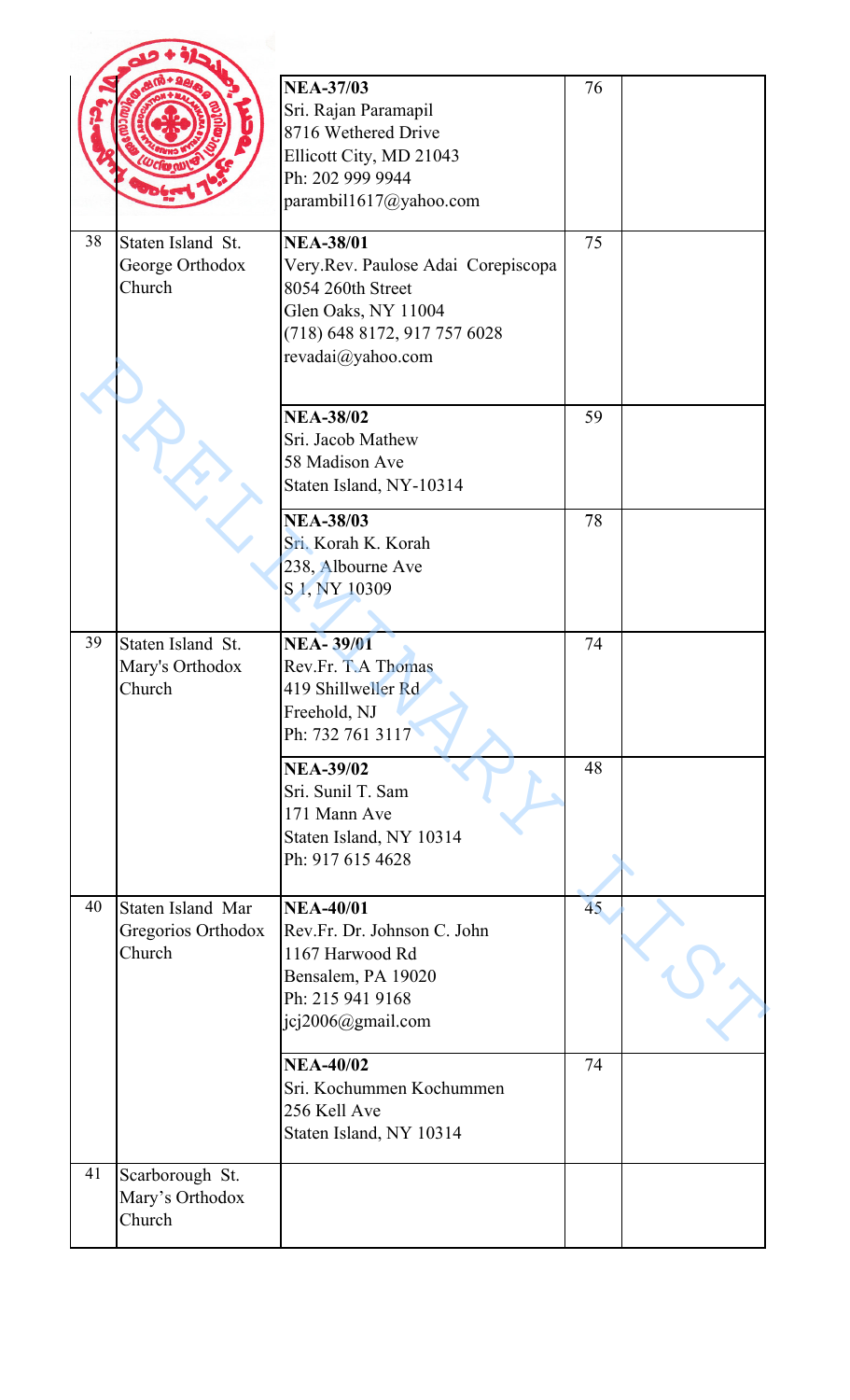|    | Celland Suffern St.<br>ary's Orthodox.                                    | <b>NEA-42/01</b><br>Rev.Fr. Raju Varghese<br>30 Roberts Rd, New City, NY 10956<br>rvachen@gmail.com<br>Ph: 914 426 2529                       | 66 |  |
|----|---------------------------------------------------------------------------|-----------------------------------------------------------------------------------------------------------------------------------------------|----|--|
|    |                                                                           | <b>NEA-42/02</b><br>Sri. John Varghese<br>20 Birch Street<br>Emerson, NJ 07630<br>johnv515@gmail.com                                          | 55 |  |
|    |                                                                           | <b>NEA-42/03</b><br>Sri. Saji M. Pothen<br>15 Durham Lane<br>Suffern, NY 10901<br>sajisuffern@gmail.com                                       | 55 |  |
| 43 | Syracuse St. Thomas<br>Orthodox Church                                    | <b>NEA-43/01</b><br>Rev.Fr.Geevarghese Mathew<br>3209 Howlette Hill Rd<br>Camillus, NY 1303<br>914 98 71 446<br>geevarghesemathew88@gmail.com | 34 |  |
|    |                                                                           | <b>NEA-43/02</b><br>Sri. Cheriyan Perumal<br>8113 Verbeck Dr<br>Manlius, NY 13104<br>theperumals@outlook.com<br>Ph: 516 439 9087              | 43 |  |
| 44 | Tappan St. Peters<br>&St. Pauls Orthodox<br>Church                        | <b>NEA-44/01</b><br>Rev.Fr.Thomas Mathew<br>24 E, Cavalry, NY<br>Ph: 845 558 4105<br>fatherthomasmathew@gmail.com                             | 75 |  |
|    |                                                                           | <b>NEA-44/02</b><br>Sri. John V. George<br><b>Viking Lane</b><br>Congers, NY 10920<br>Ph: 845 268 0267                                        |    |  |
| 45 |                                                                           |                                                                                                                                               |    |  |
| 46 | Toronto St.<br>Gregorios Orthodox<br>Church Canada<br>(Profesional Court) |                                                                                                                                               |    |  |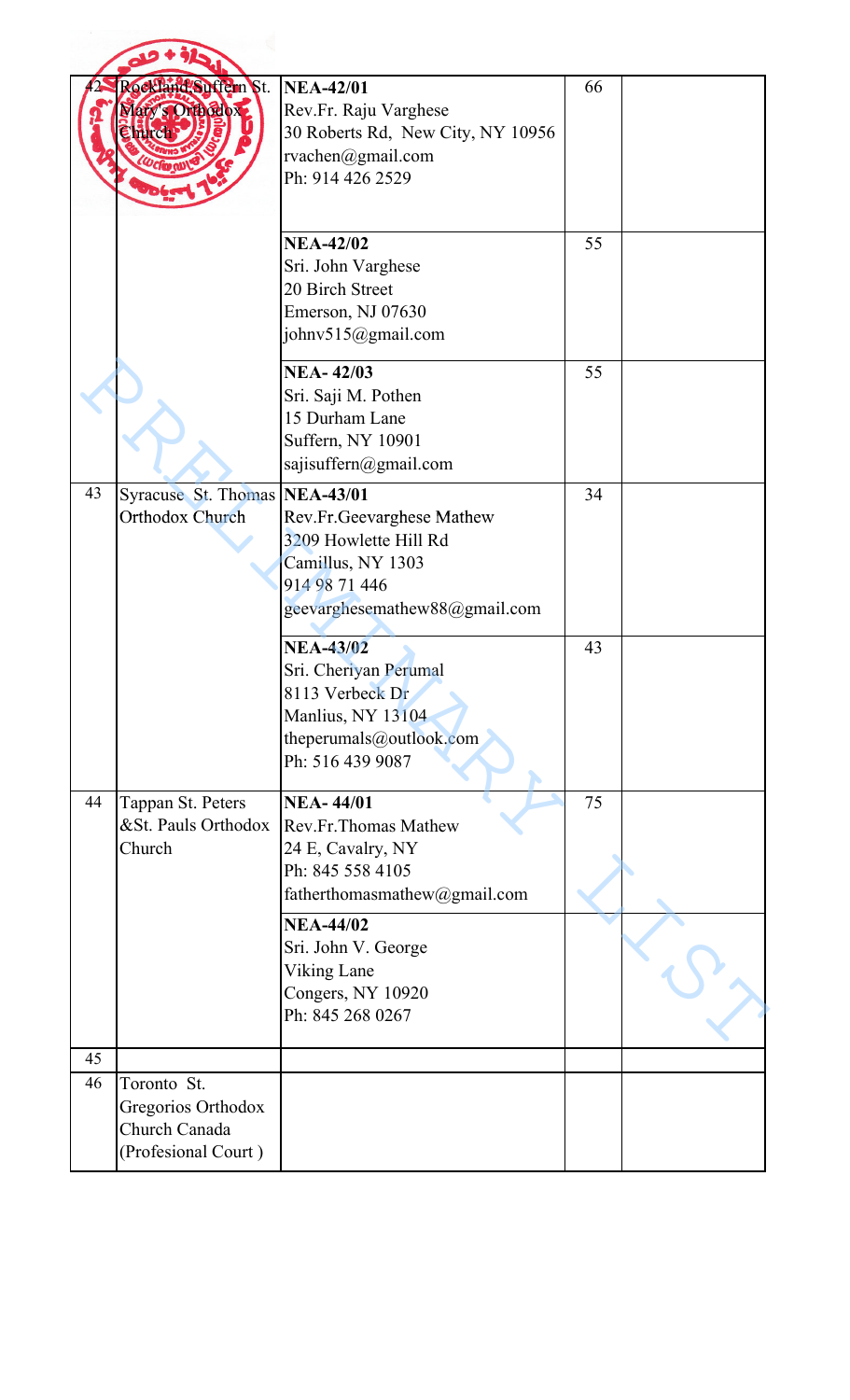|    | oronto St. Thomas<br>Ithodox Church.                   | <b>NEA-47/01</b><br>Rev.Fr.Dr. Thomas George<br>153 Lockwood Rd<br>Brampton, Ontario, L6y 4Z4<br>Canada<br>001 647 449 0590<br>frthomasgeorge@yahoo.com | 57 |  |
|----|--------------------------------------------------------|---------------------------------------------------------------------------------------------------------------------------------------------------------|----|--|
|    |                                                        | <b>NEA-47/02</b><br>Dr.Rajan George                                                                                                                     | 68 |  |
|    |                                                        | <b>NEA-47/03</b><br>Abey Varghese                                                                                                                       | 59 |  |
| 48 | <b>Valley Cottage St.</b><br>Mary's Orthodox<br>Church | <b>NEA-48/01</b><br>Rev.Fr. Mathew Thomas<br>3, Alyssa court<br><b>Valley Cottage</b><br>NY 10989<br>joyachen.thomas@gmail.com                          | 75 |  |
|    |                                                        | <b>NEA-48/02</b><br>Sri. Poulose K. Olahannan<br>7, N. Harrison Ave<br>congers, N.Y 10920<br>p.karuka@gmail.com<br>Ph: +1 845 553 5671                  | 66 |  |
| 49 | West Sayville St.<br>Mary's Orthodox<br>Church         | <b>NEA-49/01</b><br>Rev.Fr. Abraham Philip<br>83-32 258th Street<br>Floral Park, NY 11004<br>Ph: 917 691 0400<br>abrahamphilip@hotmail.com              | 33 |  |
|    |                                                        | <b>NEA-49/02</b><br>Sri. Koruth Kakkanattil Chacko<br>84-15 259th Street<br>Floral Park, NY 11001<br>Ph: 718 343 0595<br>binuk127@gmail.com             | 72 |  |
| 50 | White Plains St.<br>Mary's Orthodox<br>Church          |                                                                                                                                                         |    |  |
| 51 | Westchester St.<br>George Orthodox<br>Church           | <b>NEA-51/01</b><br>Rev.Fr.Dr.George Koshy<br>2 Old Army Road, yonkers<br>NY 10707<br>Ph: +1 914 275 1669<br>frgeorgekoshy@gmail.com                    | 74 |  |
|    |                                                        | <b>NEA-51/02</b><br>Sri. George Thankachen<br>182 Robert drive, New Rochelle<br>NY 10804<br>Ph: +1 914 384 1941                                         | 58 |  |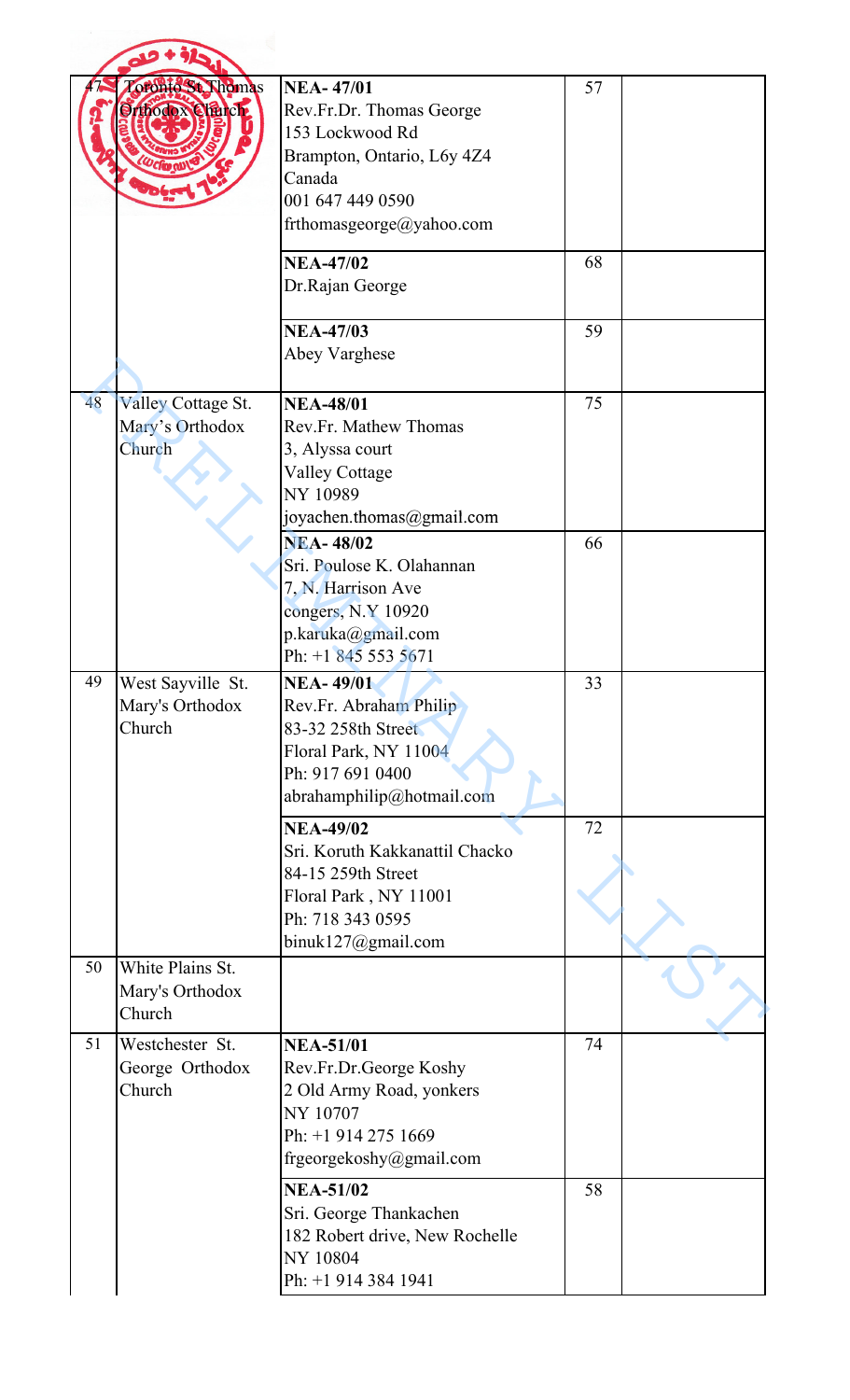|    |                                                                    | <b>NEA-51/03</b><br>Sri. John T. Jacob<br>115 Emerson, ave<br>New Rochelle<br>NY 10801<br>Ph: johnjacob576@gmail.com                          |    |  |
|----|--------------------------------------------------------------------|-----------------------------------------------------------------------------------------------------------------------------------------------|----|--|
| 52 | Washington D C St.<br>Thomas Orthodox<br>Church (Silver<br>Spring) | <b>NEA-52/01</b><br>Fr. K.O Chacko<br>4128 Dunube ct<br>Olney, MD 20832<br>Ph: 301 704 8056<br>frrejichacko1969@gmail.com                     | 53 |  |
|    |                                                                    | <b>NEA-52/02</b><br>Sri. George P. Thomas<br>934 Sneca Rd<br>Great falls- VA 22066<br>Ph: 703 926 6512<br>georgepxthomas@msn.com              | 65 |  |
| 53 | Yonkers St.<br>Gregorios Orthodox<br>Church<br>Parkhill)           | <b>NEA-53/01</b><br>Rev.Fr. Ninan T. Easo<br>10 Drisler Ave<br><b>White Plains</b><br>NY 10607<br>Ph: 914 645 0101<br>easoachen@yahoo.com     | 60 |  |
|    |                                                                    | <b>NEA-53/02</b><br>Sri. Sajan Mathew<br>25 Lenroc Dr<br><b>White Plains</b><br>NY 10607<br>Ph: 914 772 4043                                  | 59 |  |
|    |                                                                    | <b>NEA-53/03</b><br>Sri. Varghese G. Mampallil<br>34 QuentineCharlton<br>Yonkers<br>NY 10705, USA<br>Ph: 914 584 2572<br>gigibny@msn.com      | 54 |  |
| 54 | Yonkers St. Thomas NEA-54/01<br>Orthodox Church                    | Very.Rev.Cherian Neelankal Cor-<br>Episcopa<br>72 Peddler hill Rd<br><b>Monroe, NY 10950</b><br>Ph: 845 661 5907<br>cherian1007@optonline.net |    |  |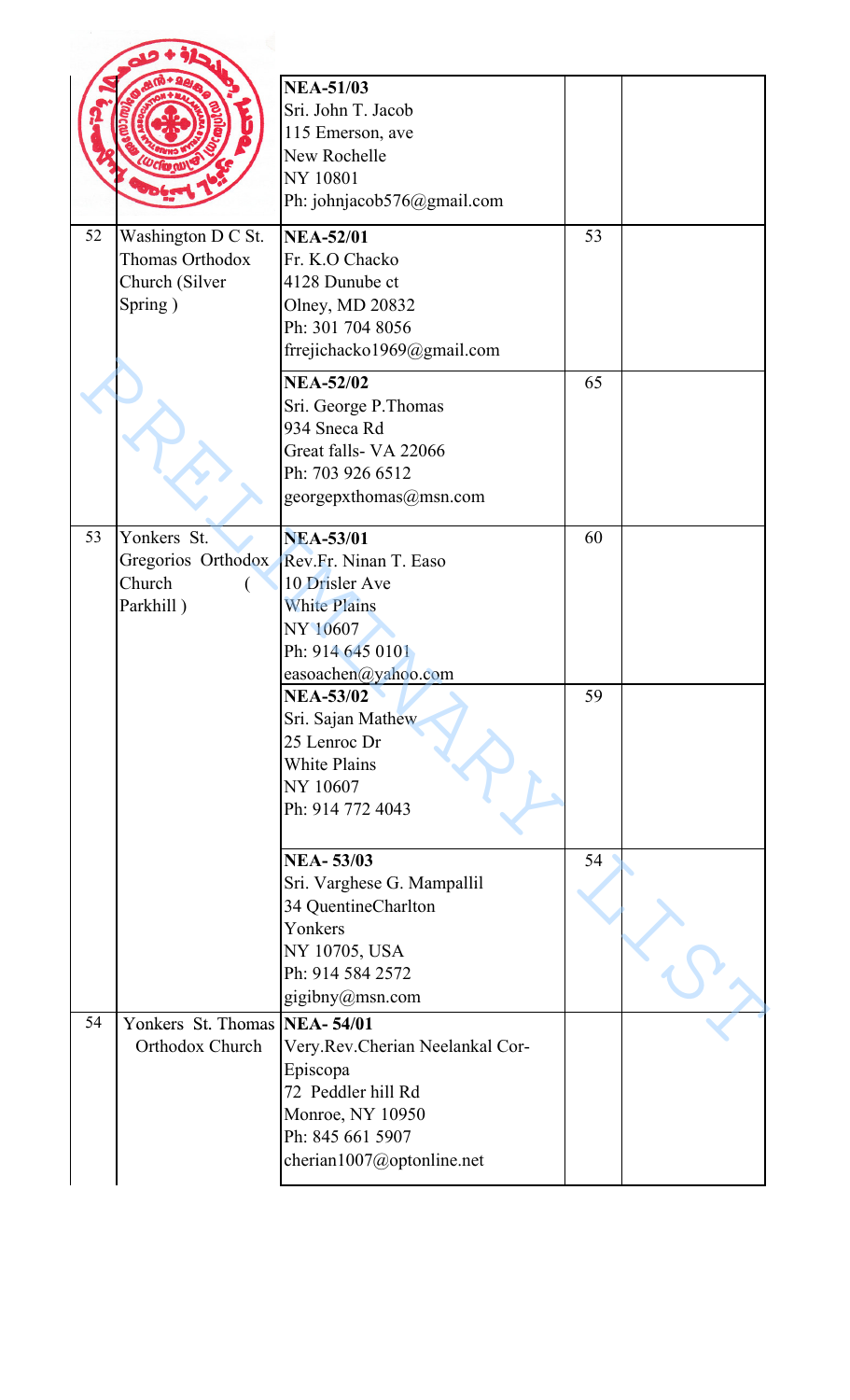|    |                                                                                 | <b>NEA-54/02</b><br>Sri. Kuriakose Varghese<br>221 Worthington Rd<br>Whiteplains, NY 10607<br>Ph: +1 914 310 0311                                      |    |  |
|----|---------------------------------------------------------------------------------|--------------------------------------------------------------------------------------------------------------------------------------------------------|----|--|
|    |                                                                                 | <b>NEA-54/03</b><br>Sri. Varghese Pappanchira<br>1 Shagbark CT<br>New City, NY 10956<br>Ph: 845 598 7304<br>vpappanchira@gmail.com                     |    |  |
| 55 | Bensalem,<br>Pennsylvania, St.<br>Gregorios Malankara<br><b>Orthodox Church</b> | Rev.Fr. Shibu Venad Mathai<br>4136 Hulmeville Rd<br>Bensalem, PA 19020<br>frvmshibu@gmail.com<br>Ph: +1 312 927 7045                                   | 46 |  |
|    |                                                                                 | <b>NEA-55/02</b><br>Sri. Thomas O. Abraham<br>1116, Startford Ave, Elkins Park<br>PA-19027, USA<br>Ph: +1 267 339 5982                                 | 70 |  |
|    |                                                                                 | Sri. Varghese P. Issac<br>252 Hemlock lane<br>Springfield, PA 19064<br>Ph: $+1$ 610 731 5123<br>issac252@yahoo.com                                     | 67 |  |
| 56 | Missisauga St.<br>Gregorios Indian<br>Orthodox Church<br>(Lake view Parish)     | <b>NEA-56/01</b><br>Rev.Fr. Blessen Varghese<br>1401 Plains Rd East<br>Burlington, Ontario, Canada<br>L7ROC2 Unit 102                                  | 43 |  |
|    |                                                                                 | <b>NEA-56/02</b><br>Sri. Mathews John<br>3107, Wattercliffe court<br>Oak Village, ON, L6M OKT Canada<br>Ph: +1 416 833 6223<br>mathews.john1@gmail.com | 65 |  |
|    |                                                                                 | <b>NEA-56/03</b><br>Sri. Mathew John<br>91 Lamar Street, Maple<br>Ontario, Canada, L6A1A7<br>Ph: +1 416 575 8639<br>mathewchinnamma.76@dell.net        | 74 |  |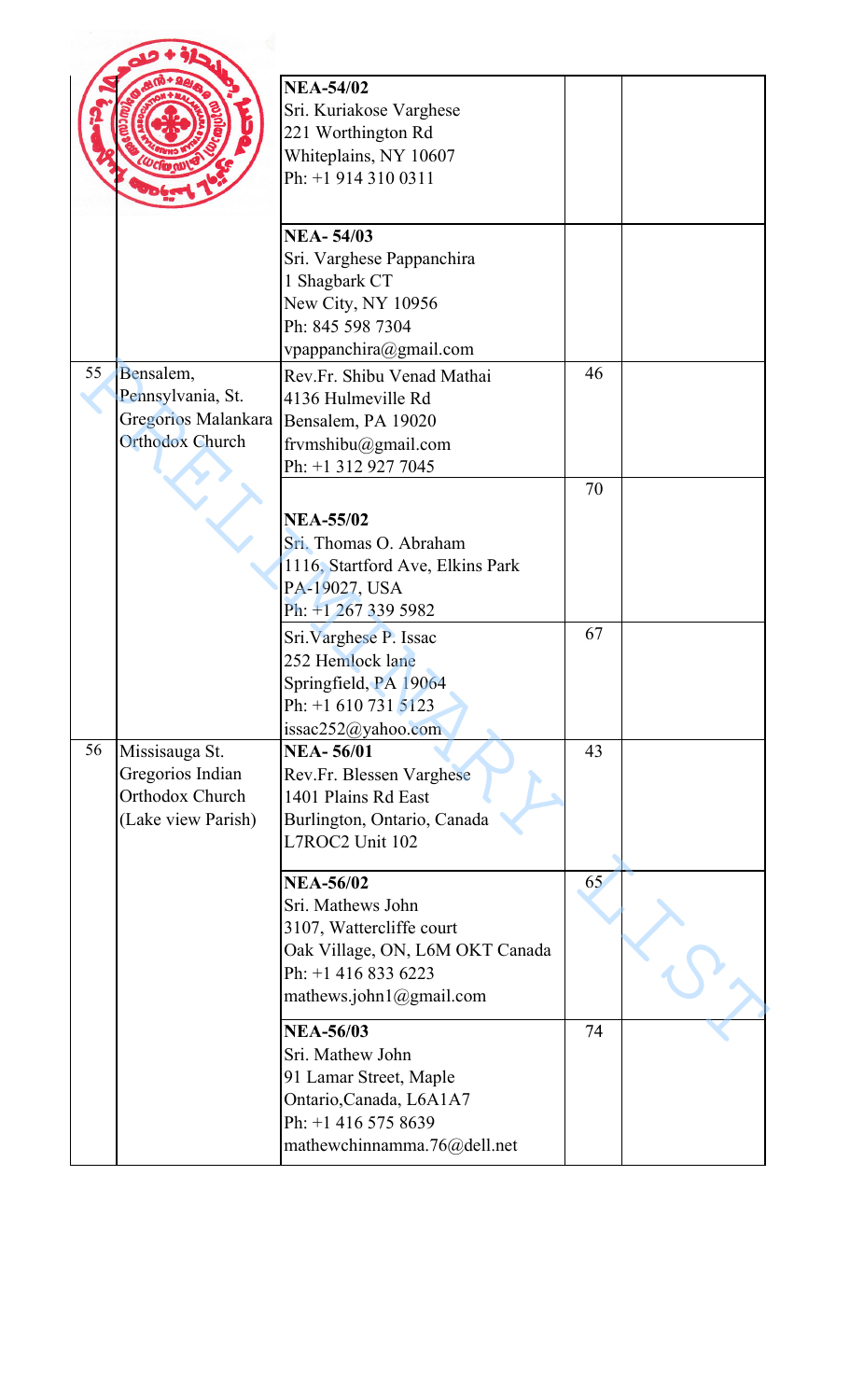|    | orth Painfield, St.<br>Baselios Gregorios              | <b>NEA-57/01</b><br>Rev.Fr. Vijay Thomas<br>1 Dipaolo court<br>Rarita, NJ 08869, USA<br>Ph: +1 732 766 3121                                                         | 38 |  |
|----|--------------------------------------------------------|---------------------------------------------------------------------------------------------------------------------------------------------------------------------|----|--|
|    |                                                        | <b>NEA-57/02</b><br>Sri. Santhosh Thomas<br>10 Claire Court<br>Old Bridge, NJ 08857 USA<br>Ph: +1 848 448 1375<br>santhosh200@hotmail.com                           | 49 |  |
| 58 | Ottawa, St. Thomas<br><b>Indian Orthodox</b><br>Church | <b>NEA-58/01</b><br>Rev.Fr. Sam Thankachan<br>517-50 Trudelle Street<br>Toronto, Ontario, Canada<br>M1J1Z3<br>Ph: +1 647 515 7231<br>samkollamala42@gmail.com       | 37 |  |
|    |                                                        | <b>NEA-58/02</b><br>Sri. Denys Payyampally<br>101 Wild Senna Way<br>Nepean, Ontario, Canada, K2J 5Z7<br>Ph: +1 613 316 7282<br>payyampally@gmail.com                | 39 |  |
| 59 |                                                        |                                                                                                                                                                     |    |  |
| 60 | Long Island, St.<br>Andrews                            | <b>NEA-60/01</b><br>Rev.Fr. Daniel Mathai (Dennis)<br>304 Ivy Hill Court<br>Muttontown, NY 11753<br>Ph: 516 528 9607<br>comeandsee@saintandrewli.org                | 38 |  |
|    |                                                        | <b>NEA-60/02</b><br>Sri. Ron Jacob<br>22 Woods Lane<br>Roslyn, NY 11576<br>Ph: 347 297 9515<br>ronkjacob@gmail.com                                                  | 42 |  |
| 61 | Hudson Valley, St.<br>thekla                           | <b>NEA-61/01</b><br>Rev.Fr.Givargis Koshy<br>2 old Army Road<br>Scarsdale, NY 10583<br>(914) 961 1587, 914 275 1604<br>ageorge82@gmail.com,<br>frgivargis@gmail.com | 40 |  |